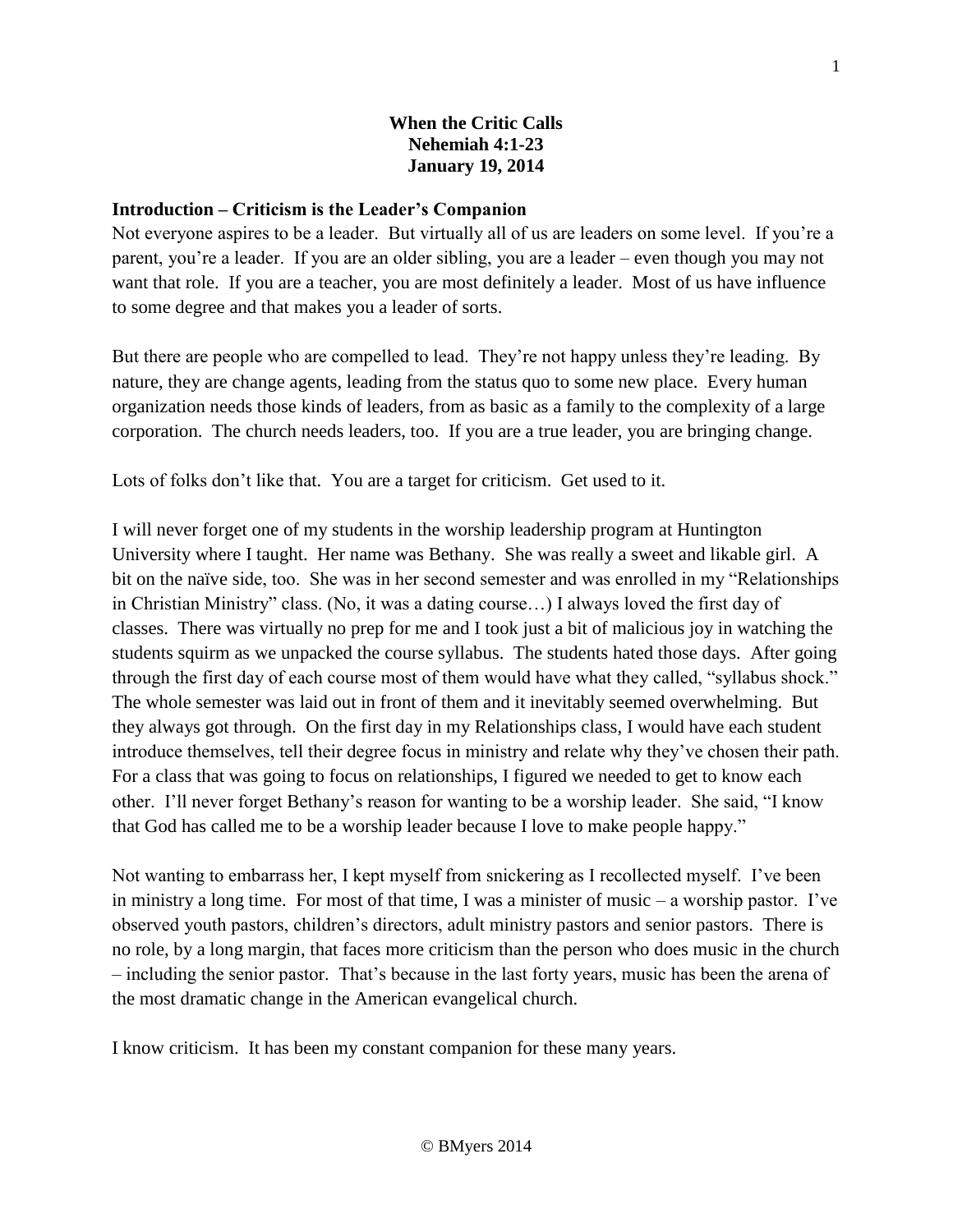But how do you face criticism? If you are a leader – and most of you are on some level – how do you stand without wilting before the attacks? How do you sleep at night? And how do you deal with your antagonists should their criticism become real threats?

Nehemiah was one of the greatest leaders, not only in the Bible, but in the course of human history. In chapter four, he faces mockery and threats. His response is a helpful model of how a godly leader handles criticism and danger.

### **Honest Prayer**

Now when Sanballat heard that we were building the wall, he was angry and greatly enraged, and he jeered at the Jews. And he said in the presence of his brothers and of the army [or *wealthy men* (NASB)] of Samaria, "What are these feeble Jews doing? Will they restore it for themselves? Will they sacrifice? Will they finish up in a day? Will they revive the stones out of the heaps of rubbish, and burned ones at that?" Tobiah the Ammonite was beside him, and he said, "Yes, what they are building—if a fox goes up on it he will break down their stone wall!" (vss. 1-3)

Of course, we've met Sanballat and Tobiah before in this story. And we haven't heard the last of them, either. Sanballat, if you recall, was the governor of Samaria, the region directly north of Jerusalem's area of influence. The people of Samaria were half cousins of the Jews and worshipped the God of the Bible "in their own way" – which was not prescribed in Scripture and distorted. Sanballat thought he held influence and had a stake in Jerusalem. When Nehemiah first encountered him in chapter 2, he rebuked Sanballat and his cronies and told them in no uncertain terms that they had no rights in Jerusalem. And remember, Nehemiah had the authority of the Persian emperor behind him. Tobiah was an Ammonite – ancient enemies of the Jewish people. He, too, is a governor of sorts in the region and is a partner in crime with Sanballat.

Last week we considered how Nehemiah inspired the people of Jerusalem to work together. It is an incredible story of the power of teamwork. Sanballat's mockery is intended to discourage and disillusion the people. It's a common tactic of adversaries and it seems that no one needs to be taught how to do it. It's the stuff of school-yard bullies, trash-talking athletes, and political pundits. Sanballat leads the way and Tobiah piles on. It sounds like a Jr. High school bus, if you ask me. Only these guys are grown men with political and military power at their disposal.

What do you do, when you're faced with this kind of criticism? No matter how thick-skinned you are, this kind of mockery, designed to demoralize you and your people, is troublesome. Nehemiah responds in prayer: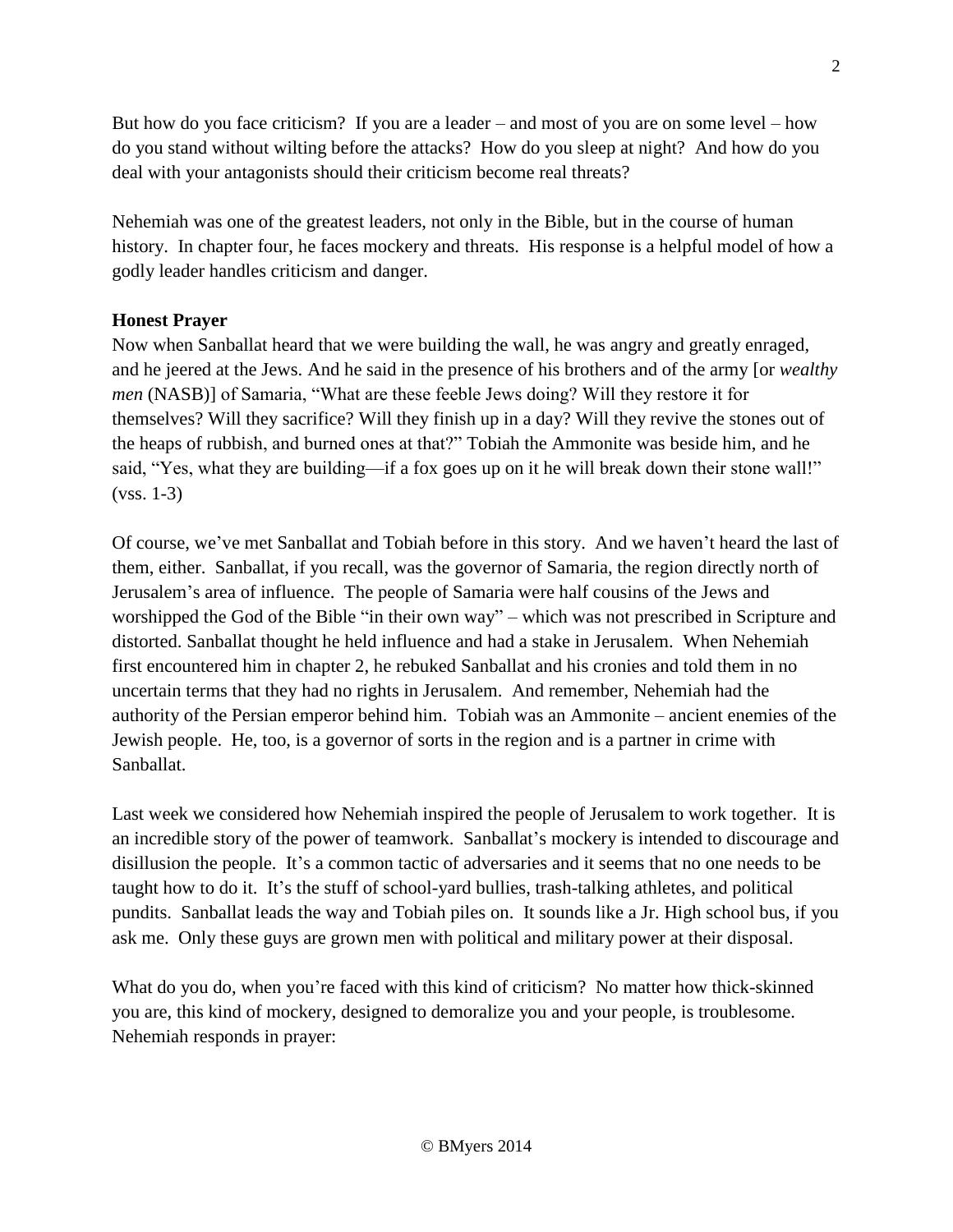"Hear, O our God, for we are despised. Turn back their taunt on their own heads and give them up to be plundered in a land where they are captives. Do not cover their guilt, and let not their sin be blotted out from your sight, for they have provoked you to anger in the presence of the builders." (vss. 4-5)

Nehemiah asks that the tables be turned on his enemies. For two generations, the Jews were held in Babylonian captivity. He asked that Sanballat and Tobiah experience the same devastation. His prayer is a cry for justice. He wants them to be held accountable for what they are doing. This kind of prayer is troublesome for many Christians. Some of the commentators that I read in studying this passage suggest that this kind of prayer was appropriate for the Old Testament, but not for us now.

I'm not sure I agree.

Nehemiah's prayer flows out of the tradition of lament which is found throughout the psalms. Psalm 5, which we read this morning, is an excellent example:

Give ear to my words, O Lord; consider my groaning. Give attention to the sound of my cry, my King and my God, for to you do I pray. O Lord, in the morning you hear my voice;

in the morning I prepare a sacrifice for you and watch.

The life of the psalmist is an open book before the Lord. There is no hiding of feelings or circumstances. What is very significant in these verses is how the psalmist frames his whole life. Don't miss it:

# **This is not just his problem. It is God's.**

We could stop the sermon here. That's it in a nutshell. All of life is set before God. Are you like that? Do you begin in the morning with God? Do you, as the psalmist does, "prepare a sacrifice [of worship to him] and watch [in faith for his answer]? It is a question of how you frame your life. Are you living in God's world where he is King, or does God live in your world where his role is relegated to come to your assistance when you get in trouble? How you answer that question makes all the difference in the world.

The psalmist continues by rehearsing the covenant that God has established with his people: affirming the righteous but condemning evil.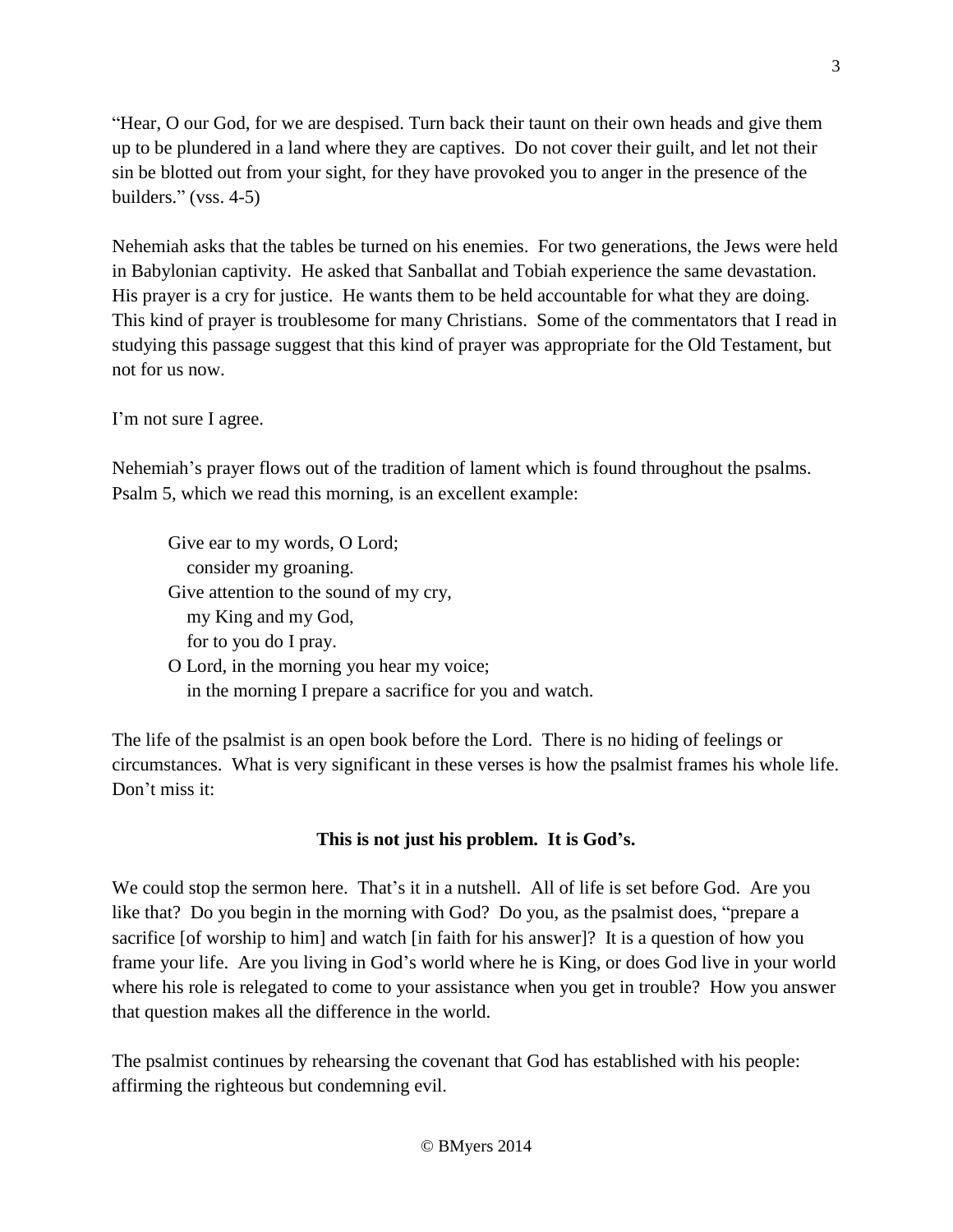For you are not a God who delights in wickedness; evil may not dwell with you. The boastful shall not stand before your eyes; you hate all evildoers. You destroy those who speak lies; the Lord abhors the bloodthirsty and deceitful man.

The psalmist then affirms that he is righteous, living out the covenant with God.

But I, through the abundance of your steadfast love, will enter your house. I will bow down toward your holy temple in the fear of you.

He then prays and asks for help:

Lead me, O Lord, in your righteousness because of my enemies; make your way straight before me.

In accordance with the promises of the covenant, he prays for justice. You can see Nehemiah's inspiration right here:

For there is no truth in their mouth; their inmost self is destruction; their throat is an open grave; they flatter with their tongue. Make them bear their guilt, O God; let them fall by their own counsels; because of the abundance of their transgressions cast them out, for they have rebelled against you.

Finally, the psalmist affirms his trust in God, that he will bring justice and protect the righteous:

But let all who take refuge in you rejoice; let them ever sing for joy, and spread your protection over them, that those who love your name may exult in you. For you bless the righteous, O Lord;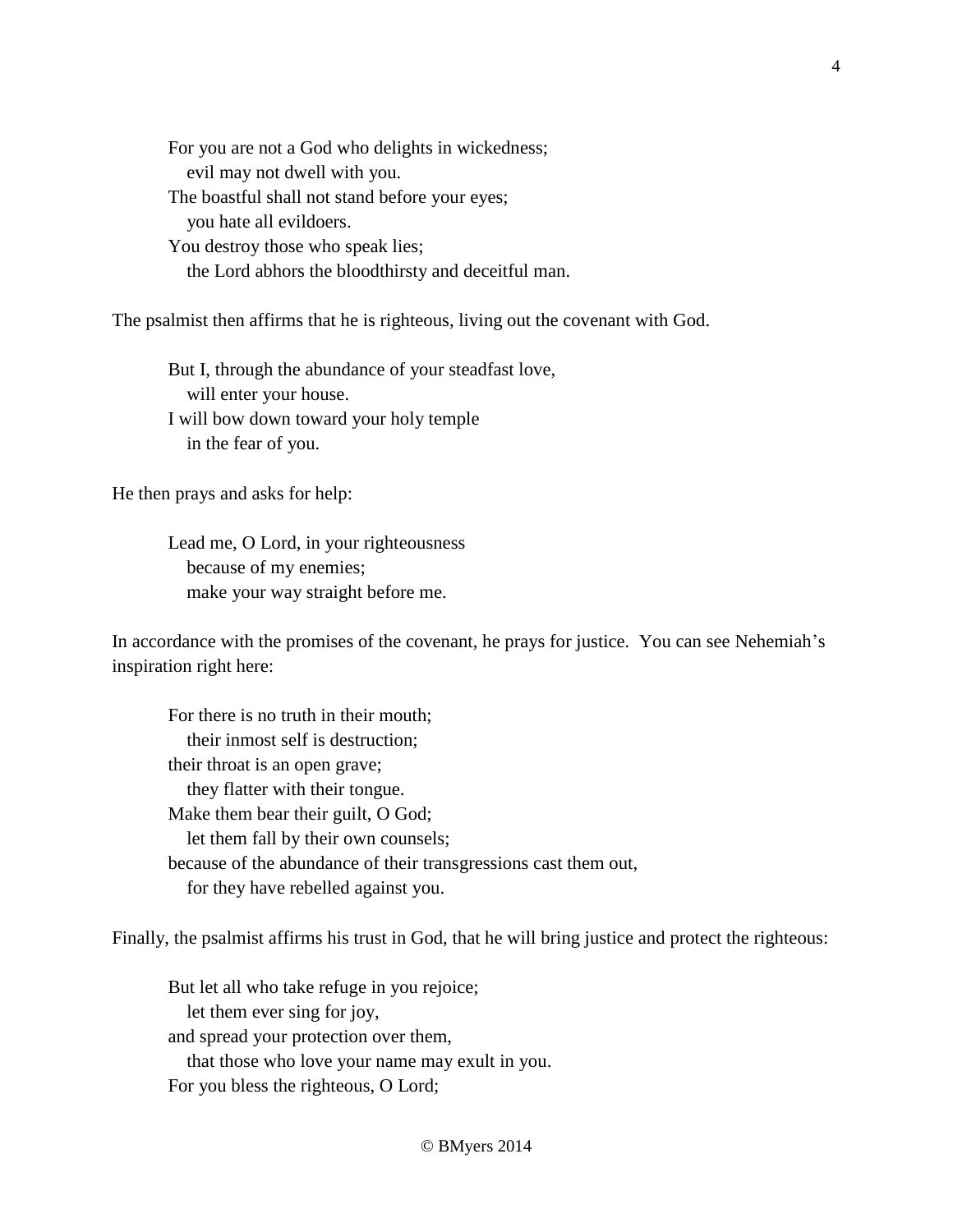This is a powerful way to pray when faced with mockery and criticism by real enemies. Notice that Nehemiah prayed, "Hear O God…for they have provoked you to anger…" This is not just Nehemiah's problem; Nehemiah places the responsibility for dealing with it squarely on God. It is the response of faith. Nehemiah is not out for revenge. He is out for justice. That should be our same approach when faced with criticism. It aligns perfectly with Jesus' call for us to forgive and the Apostle Paul's prohibition against revenge:

Repay no one evil for evil, but give thought to do what is honorable in the sight of all. If possible, so far as it depends on you, live peaceably with all. Beloved, never avenge yourselves, but leave it to the wrath of God, for it is written, "Vengeance is mine, I will repay, says the Lord."

Romans 12:17-19

Nehemiah's prayer is a powerful way to pray for Christians who are living in God's will and doing his work. But there are times when prayer alone is not enough. The story continues with verse 6:

#### **Nehemiah 4:6-23**

So we built the wall. And all the wall was joined together to half its height, for the people had a mind to work.

But when Sanballat and Tobiah and the Arabs and the Ammonites and the Ashdodites heard that the repairing of the walls of Jerusalem was going forward and that the breaches were beginning to be closed, they were very angry. And they all plotted together to come and fight against Jerusalem and to cause confusion in it. And we prayed to our God and set a guard as a protection against them day and night.

# *The next few verses explain in a bit more detail what happened:*

In Judah it was said, "The strength of those who bear the burdens is failing. There is too much rubble. By ourselves we will not be able to rebuild the wall." And our enemies said, "They will not know or see till we come among them and kill them and stop the work." At that time the Jews who lived near them came from all directions and said to us ten times, "You must return to us." So in the lowest parts of the space behind the wall, in open places, I stationed the people by their clans, with their swords, their spears, and their bows. And I looked and arose and said to the nobles and to the officials and to the rest of the people, "Do not be afraid of them. Remember the Lord, who is great and awesome, and fight for your brothers, your sons, your daughters, your wives, and your homes."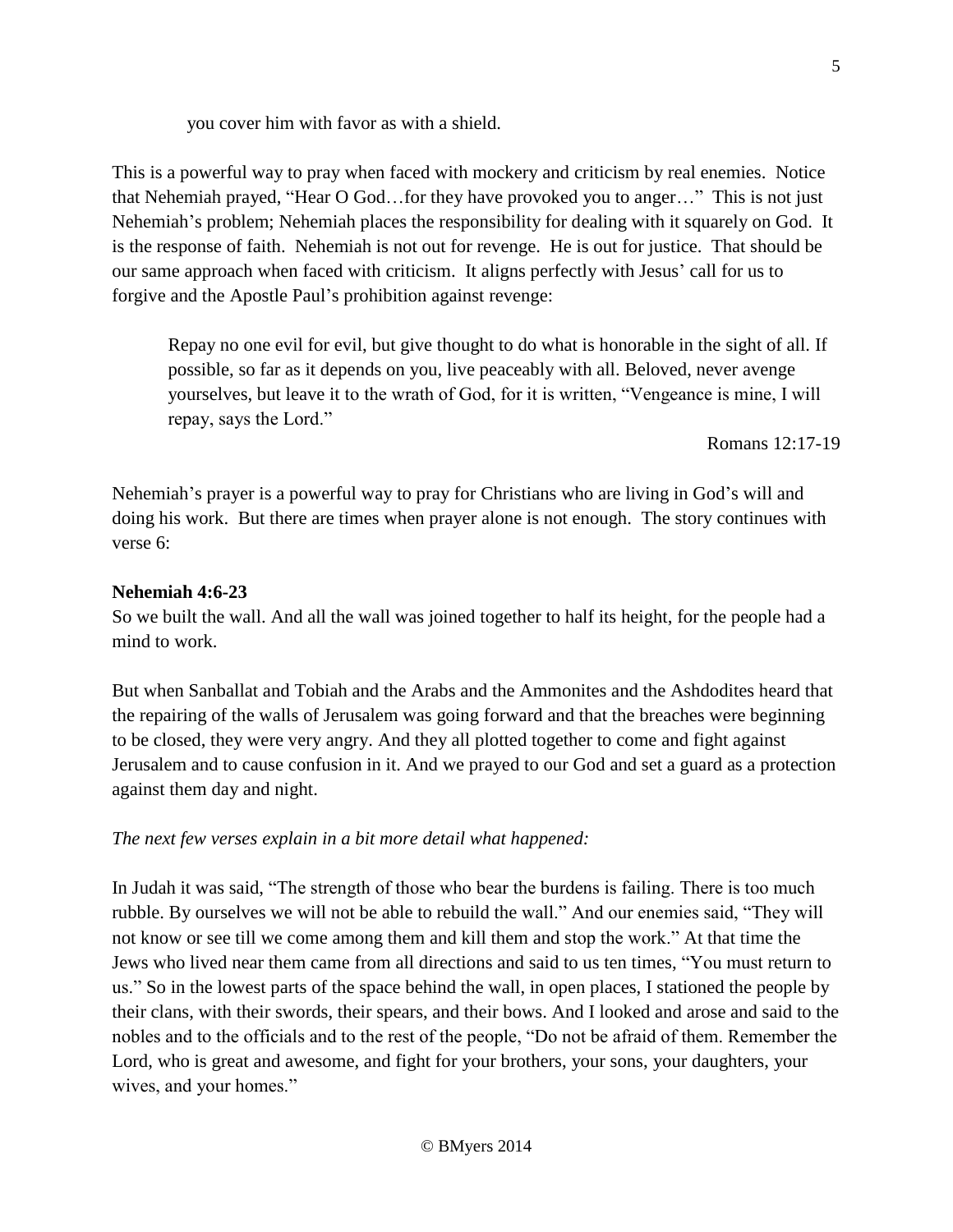#### *The work then continued:*

When our enemies heard that it was known to us and that God had frustrated their plan, we all returned to the wall, each to his work. From that day on, half of my servants worked on construction, and half held the spears, shields, bows, and coats of mail. And the leaders stood behind the whole house of Judah, who were building on the wall. Those who carried burdens were loaded in such a way that each labored on the work with one hand and held his weapon with the other. And each of the builders had his sword strapped at his side while he built. The man who sounded the trumpet was beside me. And I said to the nobles and to the officials and to the rest of the people, "The work is great and widely spread, and we are separated on the wall, far from one another. In the place where you hear the sound of the trumpet, rally to us there. Our God will fight for us."

So we labored at the work, and half of them held the spears from the break of dawn until the stars came out. I also said to the people at that time, "Let every man and his servant pass the night within Jerusalem, that they may be a guard for us by night and may labor by day." So neither I nor my brothers nor my servants nor the men of the guard who followed me, none of us took off our clothes; each kept his weapon at his right hand.

### **Practical Planning**

The narrative here is pretty clear. The Ashdodites, which were remnants of the old Philistines, were located to the south and the west. With Sanballat to the north, Tobiah to the east, and the Arabs to the south, Jerusalem was surrounded with increasingly aggressive enemies. The war of words threatened to escalate to physical combat. Mockery and criticism had deteriorated to real threats.

The people heard of the threats and became afraid. Nehemiah mobilized. I love that! The effective leader is not only interested in the progress of the project, but the morale of the people is a primary concern. He gathered them together. First, he reminded them that they were doing God's work, "Do not be afraid of them. Remember the Lord, who is great and awesome." (14) He kept the vision before the people. Jerusalem would be "the place where God's name dwelt." And then he gave them an effective strategy for defending themselves and completing the work.

It was masterful leadership. In the end, the attack never came. Those who sought to demoralize were themselves demoralized by the preparation and perseverance of the people.

# **The Balance of Prayer and Planning**

What can we gain from this story? Simply put, effective leadership requires both prayer and planning. There are those who think it is somehow unspiritual to plan. They want to "go with the flow" and follow the "leading of the Spirit." On the other hand, there are those who make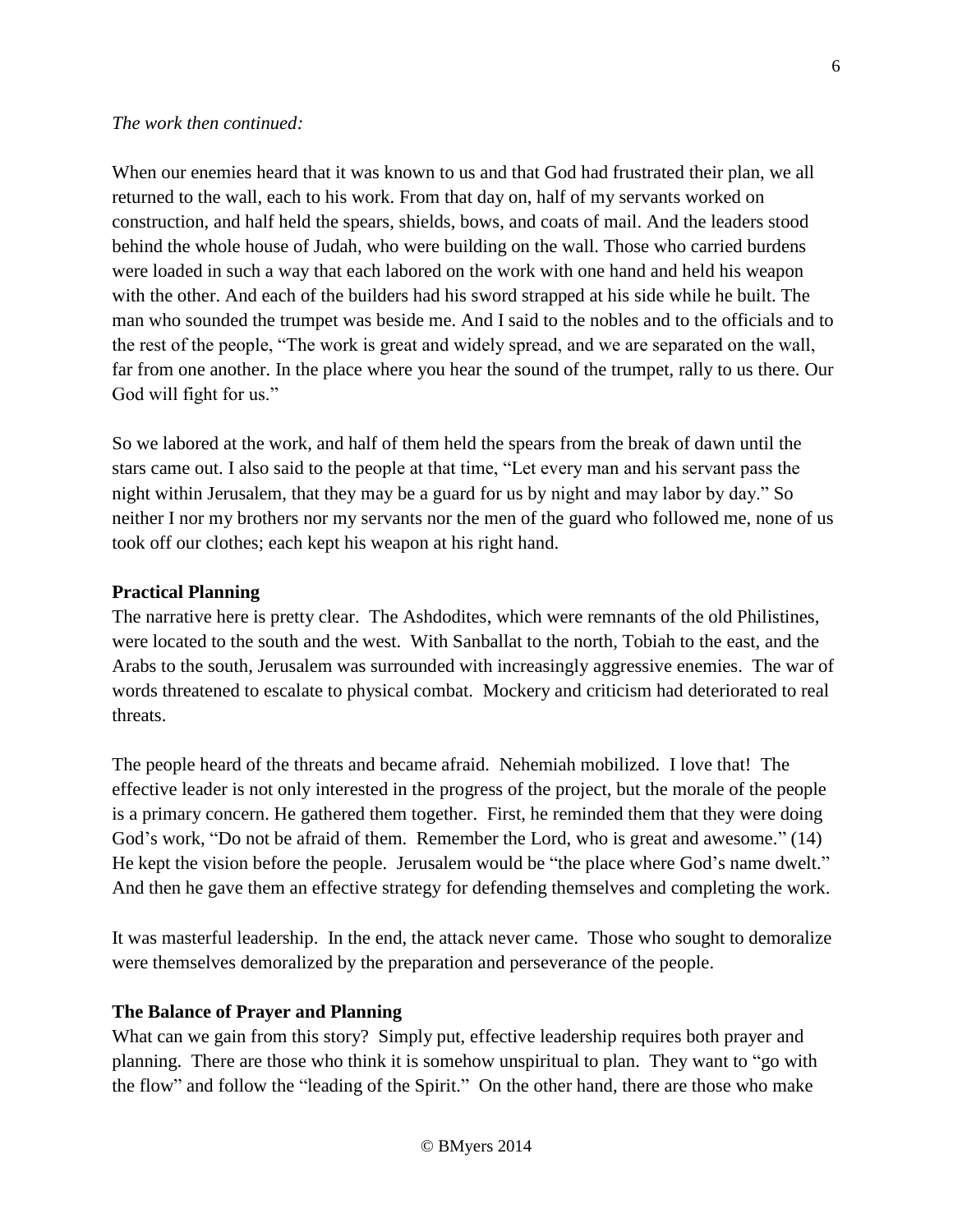the plans, do the work and then ask God to bless it like a stamp of approval. God's work, like Jesus himself, always has two natures: divine and human. Through prayer, we frame the issues of our life within God's enterprise, just as Nehemiah and the psalms do. But just as God became flesh and blood through Jesus Christ, so God uses our intellect and imagination to plan as well as our hands and feet to do his will. Prayer and planning do not cancel each other out. Both are God's gifts to us to do his work.

In the realm in which you find yourself as a leader – and all of us are leaders on some level – pray when you face criticism because it is God's work that you are doing. Remember the question we asked,

*"Are you living in God's world where he is King, or does God live in your world where his role is relegated to come to your assistance when you get in trouble?"*

It doesn't matter if your sphere of influence is in the family, the corporate world, or in the church. Live God's way as it is his world and you can deflect all criticism toward him. It's not just your problem. It's God's problem. And then plan, prepare, and work with all the imagination and resources that God has given you.

The lesson of this passage also applies to us as a church. We must always begin with prayer and recognize that we are God's enterprise. This has to be more than pretense or playing church. We must be convinced to our core that this place is to be the place where God's name dwells and pray with a passion towards that end. Know that criticism, opposition, and perhaps threats will even come towards the progress of God's work among us. We meet those obstacles with prayer – remembering that we are God's work and let him be the ultimate judge of people and programs.

But along with prayer, we will also plan. We got a good start last week. If you were unable to participate in last week's brainstorming sessions, you can still send in your ideas to the church office to be included in the process, if you'll do that by the end of this week. In the bulletin, I've laid out the process that we will use to develop a strategic plan.

Church family, these are exciting days. But let us not be naïve. There will be struggles. There will be opposition. If we truly mobilize and if you and I are willing to be changed, then Satan will not be happy. The great hymn says, "His craft and power are great, and armed with cruel hate." But Satan is defeated already. Jesus Christ crushed him through his death and resurrection. May we always keep the cross before us as we pray, plan, and work to make this the place where God's name dwells.

# **Prayer**